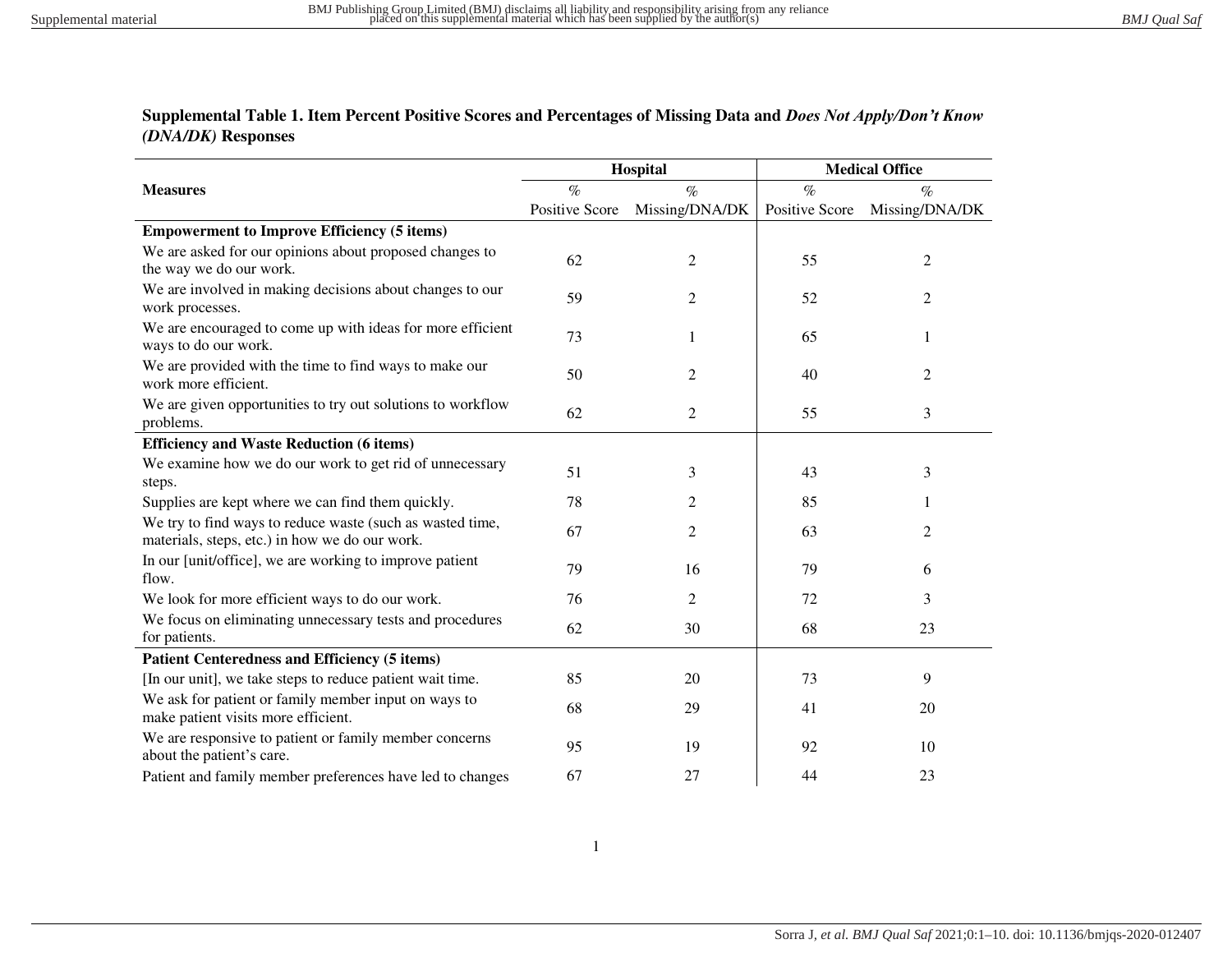| Hospital                                                                                 |                |                | <b>Medical Office</b> |                |  |  |
|------------------------------------------------------------------------------------------|----------------|----------------|-----------------------|----------------|--|--|
| <b>Measures</b>                                                                          | $\%$           | $\%$           | $\%$                  | $\%$           |  |  |
|                                                                                          | Positive Score | Missing/DNA/DK | <b>Positive Score</b> | Missing/DNA/DK |  |  |
| in our workflow.                                                                         |                |                |                       |                |  |  |
| We invite patients to serve on advisory panels or                                        | 37             | 52             | 19                    | 43             |  |  |
| committees to help us improve the patient care experience.                               |                |                |                       |                |  |  |
| [Hospital: Management] [Medical Office: Owner,                                           |                |                |                       |                |  |  |
| <b>Managing Partner, Leadership] Support for Improving</b>                               |                |                |                       |                |  |  |
| <b>Efficiency and Reducing Waste (6 items)</b>                                           |                |                |                       |                |  |  |
| Communicates that it is everyone's job to look for ways to<br>improve work processes.    | 81             | 4              | 63                    | 5              |  |  |
| Takes action to address workflow problems that are brought<br>to his or her attention.   | 77             | 4              | 64                    | 6              |  |  |
| Recognizes us for our ideas to improve efficiency.                                       | 72             | 4              | 52                    | 7              |  |  |
| Provides us with reports on our [unit/office] performance.                               | 81             | 6              | 51                    | 10             |  |  |
| Emphasizes the importance of using regularly collected                                   | 75             |                |                       |                |  |  |
| data to improve our work processes.                                                      |                | 7              | 47                    | 13             |  |  |
| Places a high priority on doing work efficiently without<br>compromising patient care.   | 82             | 9              | 74                    | $\tau$         |  |  |
| <b>Overall Ratings of Healthcare Quality (4 items)</b>                                   |                |                |                       |                |  |  |
| Patient Centered—Is responsive to individual patient                                     |                |                |                       |                |  |  |
| preferences, needs, and values                                                           | 68             | 4              | 62                    | 3              |  |  |
| Effective-Provides services based on scientific knowledge                                |                |                |                       |                |  |  |
| to all who could benefit                                                                 | 65             | 5              | 62                    | 4              |  |  |
| Timely—Minimizes waits and potentially harmful delays                                    | 58             | 4              | 45                    | 4              |  |  |
| Efficient-Ensures cost-effective care (avoids waste,<br>overuse, and misuse of services) | 53             | 5              | 44                    | 4              |  |  |

**Experience With Activities to Improve Efficiency (10 items)**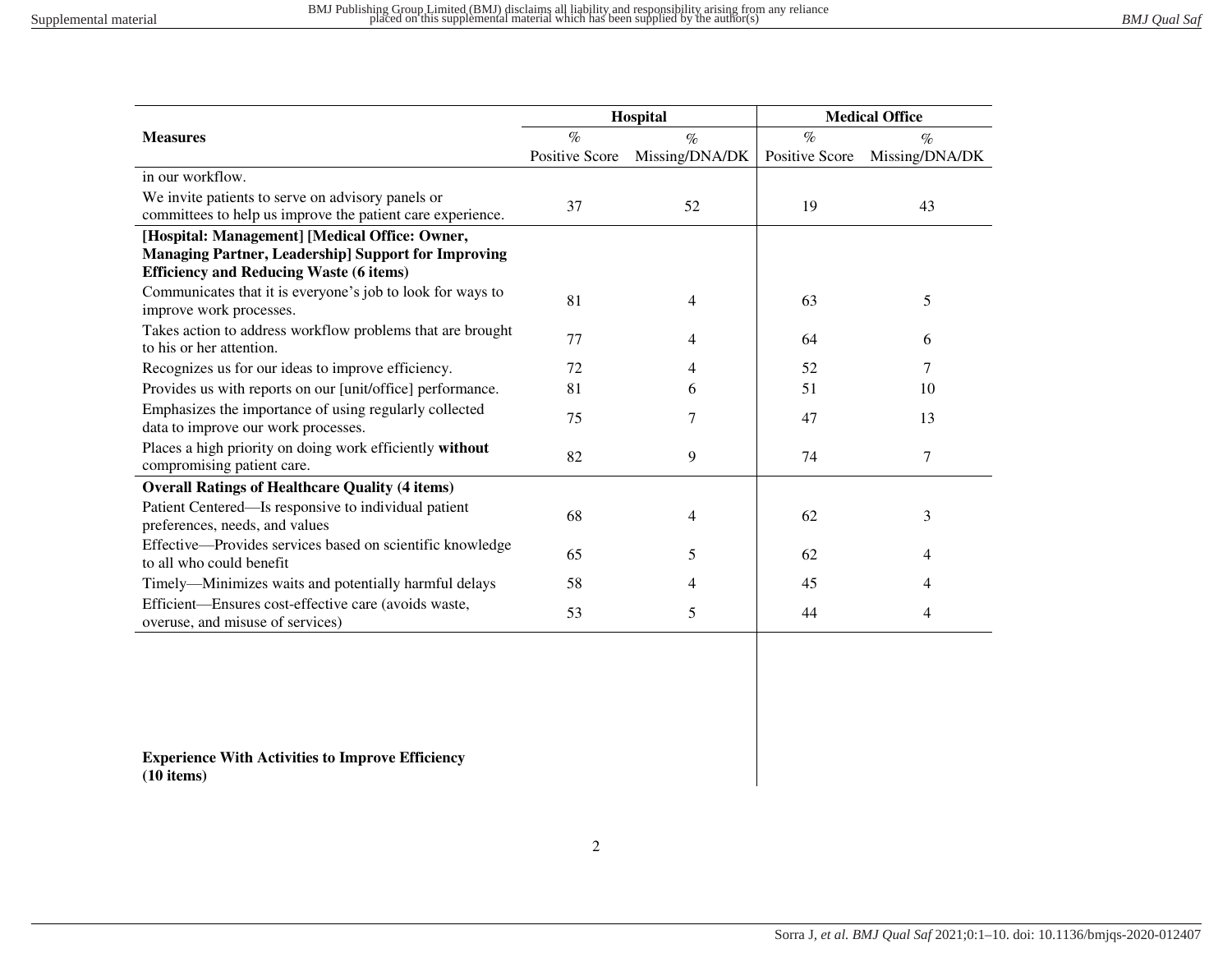|                                                                                                              |                | Hospital       | <b>Medical Office</b> |                |  |
|--------------------------------------------------------------------------------------------------------------|----------------|----------------|-----------------------|----------------|--|
| <b>Measures</b>                                                                                              | $\%$           | $\%$           | $\%$                  | $\%$           |  |
|                                                                                                              | Positive Score | Missing/DNA/DK | Positive Score        | Missing/DNA/DK |  |
| I received training on how to identify waste and<br>inefficiencies in my work.                               | 48             | 3              | 33                    | 3              |  |
| I helped to map a workflow process to identify wasted time,<br>materials, steps in a process, etc.           | 36             | 3              | 27                    | 4              |  |
| I shadowed/followed patients in this [hospital/office] to<br>identify ways to improve their care experience. | 17             | 3              | 14                    | 4              |  |
| I looked at visual displays or graphs to see how well my<br>[unit/office] was performing.                    | 63             | 3              | 27                    | 3              |  |
| I made a suggestion to management about improving an<br>inefficient work process.                            | 64             | 4              | 62                    | 4              |  |
| I made a suggestion to management about improving<br>patients' care experiences.                             | 55             | 7              | 51                    |                |  |
| I helped to implement an activity to improve efficiency.                                                     | 51             | 7              | 43                    |                |  |
| I served on a team or committee to make a work process<br>more efficient.                                    | 36             | 7              | 24                    | 6              |  |
| I reviewed the costs associated with an activity designed to<br>improve efficiency.                          | 24             |                | 13                    | 6              |  |
| I monitored data to figure out how well an activity to<br>improve efficiency was working.                    | 28             | 8              | 16                    |                |  |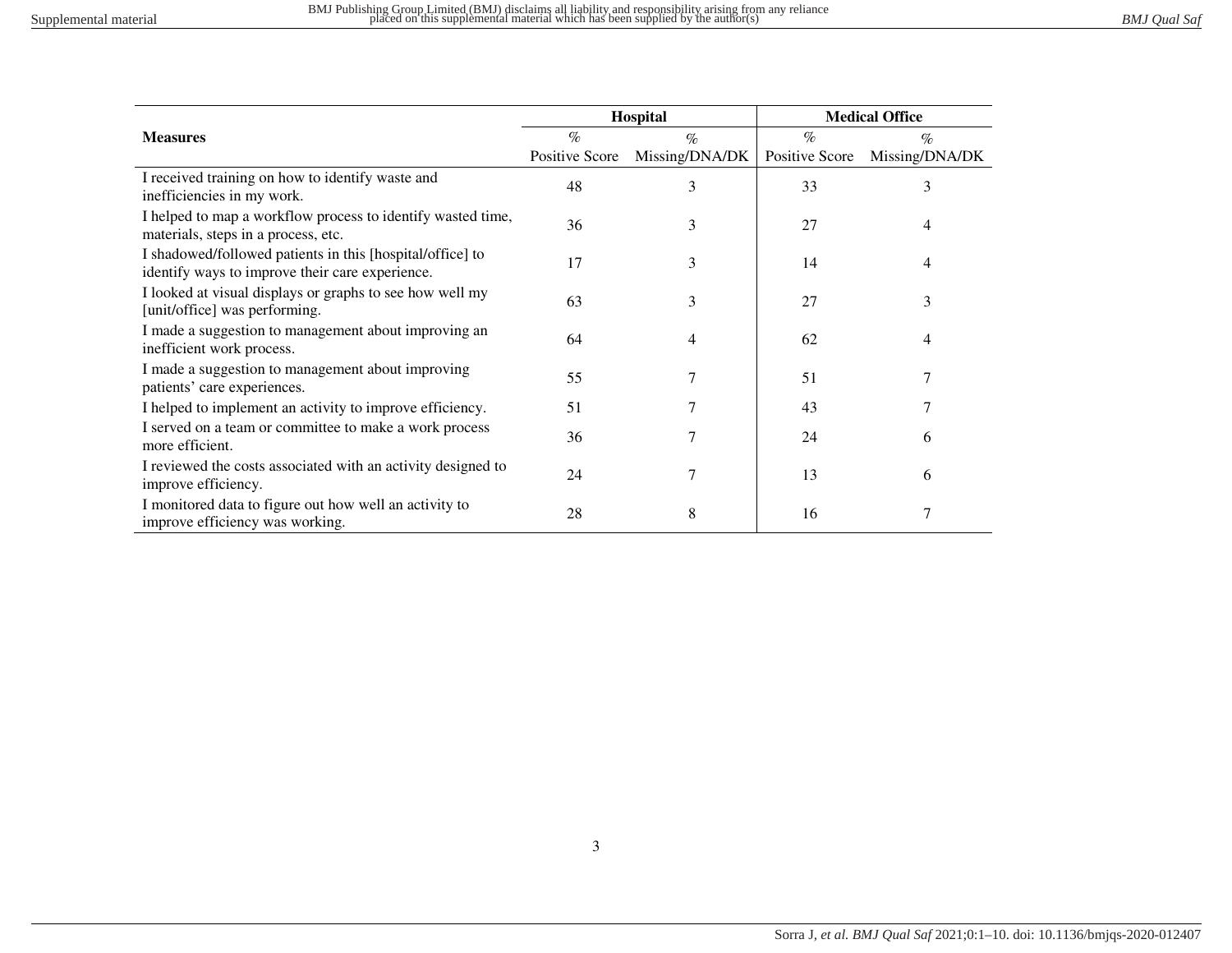## **Supplemental Table 2. Hospital and Medical Multilevel Confirmatory Factor Analysis Results**

|                                                                                                                                                                                                             | Hospital |                         |                                             | <b>Medical Office</b>                        |        |                         |                                                 |                                              |
|-------------------------------------------------------------------------------------------------------------------------------------------------------------------------------------------------------------|----------|-------------------------|---------------------------------------------|----------------------------------------------|--------|-------------------------|-------------------------------------------------|----------------------------------------------|
| <b>Composite Measures</b>                                                                                                                                                                                   | ICC(1)   | Design<br><b>Effect</b> | Within-<br><b>Site</b><br>Factor<br>Loading | Between-<br><b>Site</b><br>Factor<br>Loading | ICC(1) | Design<br><b>Effect</b> | Within-<br><b>Site Factor</b><br><b>Loading</b> | Between-<br><b>Site</b><br>Factor<br>Loading |
| <b>Empowerment to Improve Efficiency (3 items)</b>                                                                                                                                                          |          |                         |                                             |                                              |        |                         |                                                 |                                              |
| We are involved in making decisions about changes to our<br>work processes.                                                                                                                                 | 0.05     | 4.96                    | 0.85                                        | 0.98                                         | 0.13   | 2.84                    | 0.82                                            | 0.99                                         |
| We are encouraged to come up with ideas for more efficient<br>ways to do our work.                                                                                                                          | 0.04     | 4.19                    | 0.85                                        | 0.94                                         | 0.16   | 3.20                    | 0.83                                            | 0.88                                         |
| We are given opportunities to try out solutions to workflow<br>problems.                                                                                                                                    | 0.05     | 4.90                    | 0.86                                        | 1.00                                         | 0.14   | 2.91                    | 0.80                                            | 0.97                                         |
| <b>Efficiency and Waste Reduction (3 items)</b>                                                                                                                                                             |          |                         |                                             |                                              |        |                         |                                                 |                                              |
| We try to find ways to reduce waste (such as wasted time,<br>materials, steps, etc.) in how we do our work.                                                                                                 | 0.04     | 4.16                    | 0.77                                        | 0.95                                         | 0.14   | 3.00                    | 0.74                                            | 0.79                                         |
| In our [unit/office], we are working to improve patient flow.                                                                                                                                               | 0.05     | 4.46                    | 0.81                                        | 0.92                                         | 0.13   | 2.71                    | 0.81                                            | 0.92                                         |
| We focus on eliminating unnecessary tests and procedures<br>for patients.                                                                                                                                   | 0.05     | 4.10                    | 0.69                                        | 1.00                                         | 0.14   | 2.54                    | 0.66                                            | 0.70                                         |
| Patient Centeredness and Efficiency (3 items)                                                                                                                                                               |          |                         |                                             |                                              |        |                         |                                                 |                                              |
| In our [unit/office], we take steps to reduce patient wait<br>time.                                                                                                                                         | 0.05     | 4.35                    | 0.75                                        | 0.90                                         | 0.15   | 2.97                    | 0.71                                            | 0.66                                         |
| We ask for patient or family member input on ways to make<br>patient visits more efficient.                                                                                                                 | 0.06     | 4.47                    | 0.65                                        | 0.82                                         | 0.22   | 3.42                    | 0.68                                            | 0.91                                         |
| Patient and family member preferences have led to changes<br>in our workflow.                                                                                                                               | 0.05     | 4.18                    | 0.64                                        | 1.00                                         | 0.21   | 3.25                    | 0.72                                            | 1.00                                         |
| Management Support for Improving Efficiency and<br><b>Reducing Waste (4 items)</b>                                                                                                                          |          |                         |                                             |                                              |        |                         |                                                 |                                              |
| [Hospital: My supervisor, manager, or clinical leader]<br>[Medical office: Owners, managing partners, leadership]<br>Takes action to address workflow problems that are brought<br>to his or her attention. | 0.03     | 3.44                    | 0.87                                        | 0.94                                         | 0.18   | 2.39                    | 0.79                                            | 0.99                                         |
| Recognizes us for our ideas to improve efficiency.                                                                                                                                                          | 0.03     | 3.37                    | 0.89                                        | 1.00                                         | 0.19   | 2.47                    | 0.83                                            | 1.00                                         |
| Provides us with reports on our unit performance.                                                                                                                                                           | 0.04     | 4.08                    | 0.69                                        | 0.69                                         | 0.25   | 2.89                    | 0.70                                            | 0.74                                         |
| Places a high priority on doing work efficiently without<br>compromising patient care.                                                                                                                      | 0.04     | 3.75                    | 0.78                                        | 0.95                                         | 0.16   | 2.25                    | 0.65                                            | 0.99                                         |

Note: Separate multilevel confirmatory factor analyses were conducted for the hospital items and the medical office items.